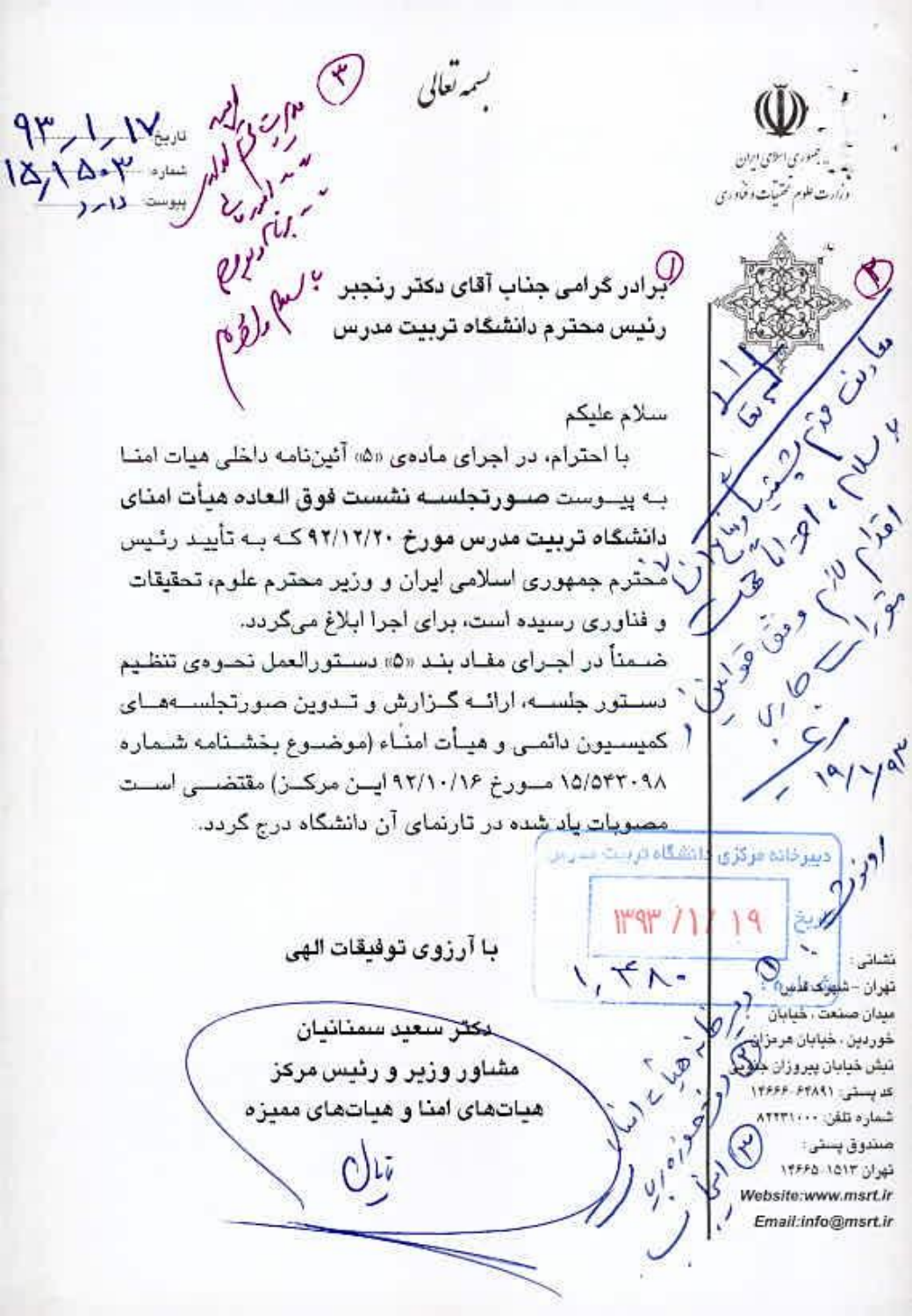

ريس



 $\tilde{v}$  $^{\prime}$ r.

الأنحال

مهر مرکز هیأتهای امنا

| صورتجلسه نشست فوق العاده هيات امناي دانشكاه تربيت مدرس |  |  |                  |  |  |
|--------------------------------------------------------|--|--|------------------|--|--|
|                                                        |  |  | مورخ 13/12/19/19 |  |  |
|                                                        |  |  |                  |  |  |

| محل تشکیل جلسه :   |
|--------------------|
| دانشگاه تربیت مدرس |

ساعت شروع جلسه :

ساعت يايان جلسه :

مؤسسه برگزارکننده : دانشگاه تربیت مدرس

اعضای حقیقی و حقوقی هیأت امنای دانشگاه تربیت مدرس

- جناب حجت الاسلام و المسلمين دكتر حسن روحاني، رئيس جمهور محترم و رئيس محترم هيأت امنا
	- دکتر رضا فرجی دانا؛ وزیر علوم، تحقیقات و فناوری
	- دکتر سیدحسن قاضی زاده هاشمی؛ وزیر بهداشت، درمان و آموزش پزشکی
	- دکتر سعید سمنانیان؛ مشاور وزیر و رئیس مرکز هیأت های امنا و هیأت های ممیزه
		- دکتر محمود نیلی؛ رئیس کمیسیون دائمی هیأت امنا
			- دکتر بیژن رنجبر؛ رئیس دانشگاه و دبیر هیأت امنا
	- جناب آقای ابوالقاسم سرآبادانی، نماینده معاون برنامه ریزی و نظارت راهبردی رئیس جمهور
		- ●دکتر ابراهیم عزیزی؛ عضو محترم هیأت امنا
		- ●دكتر فرهاد دانشجو؛ عضو محترم هيأت ا منا
		- ●دكتر حسين نادرى منش؛ عضو محترم هيأت امنا
			- ●دكتر عادل أذر؛ عضو محترم هيأت امنا
		- سردار پاسدار دکتر سیدمحمد حجازی؛ عضو محترم هیأت امنا
			- ●دکتر سیدمحمد حسینی، عضو محترم هیأت امنا

ترن جلالآل<sup>و</sup> مسد ان<br>م مندوق پپسی ۱۶۱۱ ۱۳۱۱۵ تىن . . ٩٧٢٠ مىد AA - - SVTO **AA - - VOAA - 16297** 

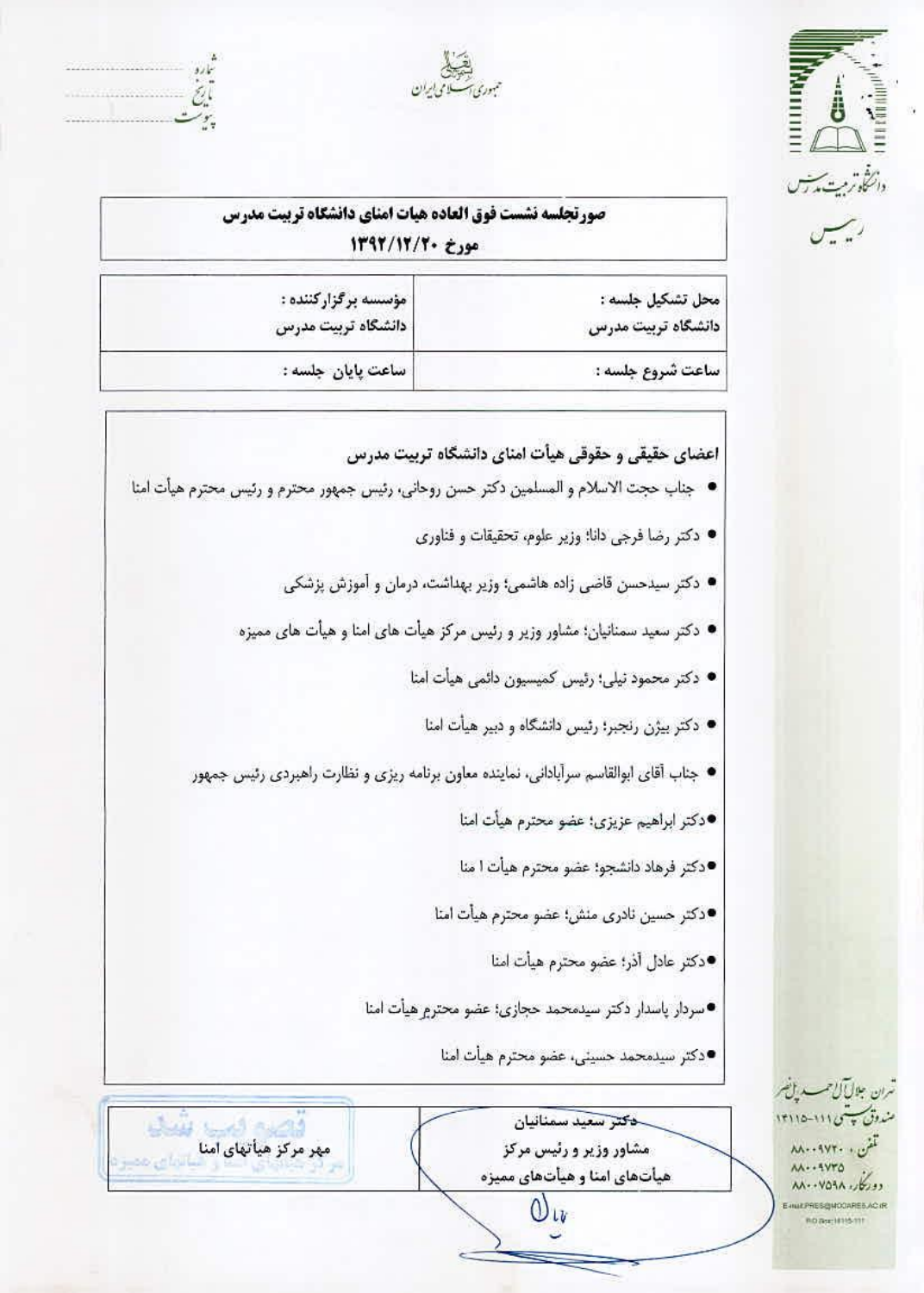



 $\rightarrow$  $\tilde{\mathcal{C}}^1$ 

صورتجلسه نشست فوق العاده هيات امناي دانشكاه تربيت مدرس مورخ ١٣٩٢/١٢/٢٠

دستور : تصويب آيين نامه استخدامي اعضاي غيرهيأت علمي

**مصوبه:** هیات امنا به استناد بند "ب" ماده ٢٠ قانون برنامه پنجم توسعه جمهـوری اسـلامی ایـران و در اجبرای بخشنامه شماره ۶/۶۳/۱۱۵۱۰۹ میورخ ۹۲/۷/۲۲ آیسین نامیه استخدامی اعضای غیر هیأت علمی به شرح پیوست در صورت تأمین بار مالی ناشی از اجرای آیین نامـه مـذکور از محـل منابع در اختیار در سقف اعتبارات تخصیصی سالانه با رعایت کلیه ضوابط و مقررات مربوطه برای اجـرای از تاریخ ۹۲/۱/۱ به تصویب رسید.  $\omega\omega/$ دكتر بيژن رنجبر دكتر رضا فرجى دانا س دانشگاه تربیت مدرس وزير علوم، تحقيقات و فناوري √و دبیر هیأت امنا حجت الاسلام وآلمه **جناب آقای دکتر حسن روحانی** رئیس جمهور و رئیکر هیأت امنا دكتر سعيد سمنانيان مهر مرکز هیاتهای امناسانی شران جلالآل حسسه يافضر مشاور وزیر و رئیس مرکز مندوق <del>به</del> سی ۱۱۱-۱۳۱۵ و هیاتهای ممیز ه هیأتهای امنا و هیأت های ممیزه لمفن : ۸۸۰۰۹۷۲۰ **AA - 4470**  $Q_{W}$ دوركار: ٥٩٨٠-١٨٨